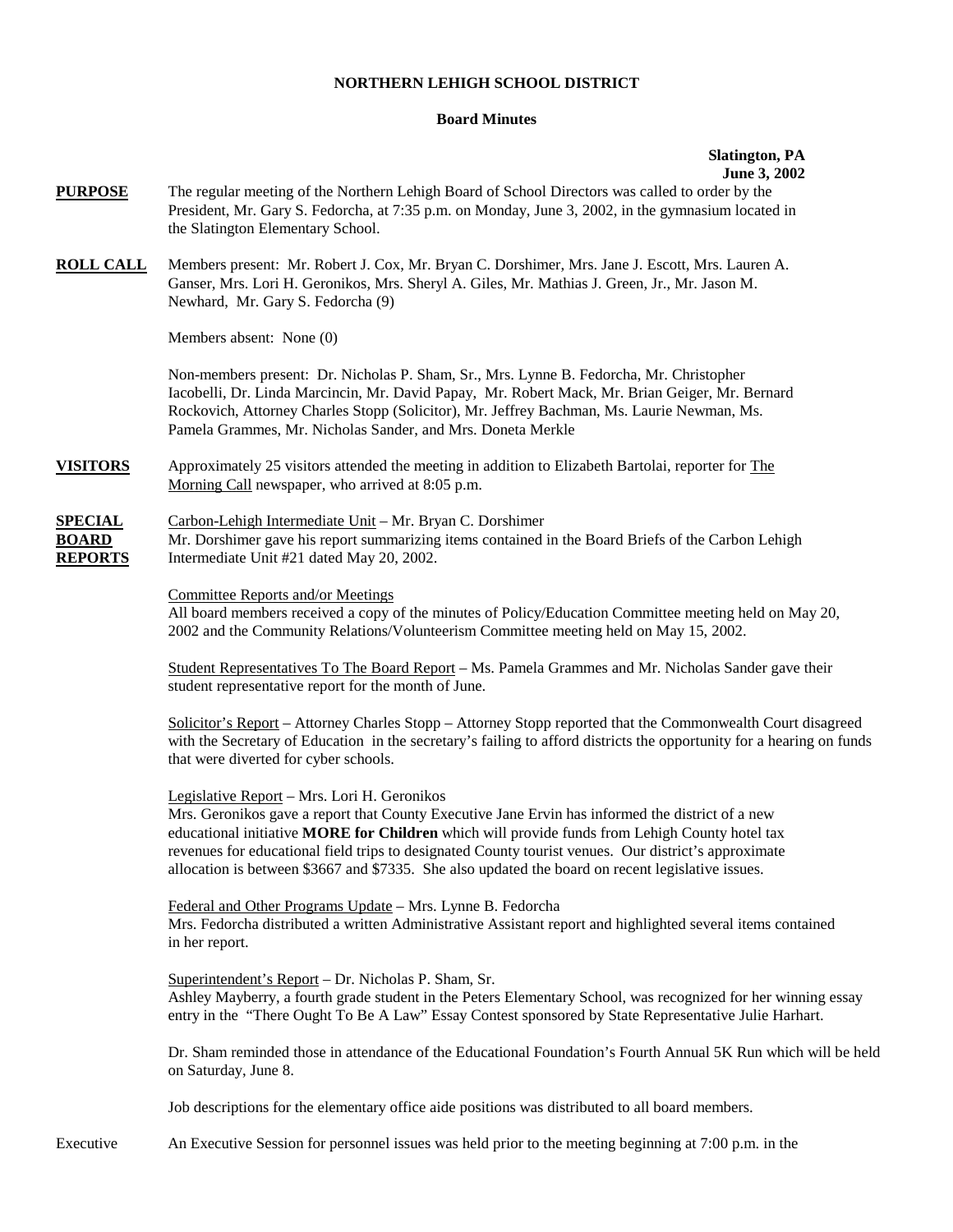# **Board Minutes** -2- **June 3, 2002**

| Session                                                   | superintendent's office.                                                                                                                                                                                                                                                                                                                                                                                                                                                                                                                                                                                                                                                                                                                                                                                                                                           |                                                                                                                                                                                                                                                                                                       |  |  |  |  |  |
|-----------------------------------------------------------|--------------------------------------------------------------------------------------------------------------------------------------------------------------------------------------------------------------------------------------------------------------------------------------------------------------------------------------------------------------------------------------------------------------------------------------------------------------------------------------------------------------------------------------------------------------------------------------------------------------------------------------------------------------------------------------------------------------------------------------------------------------------------------------------------------------------------------------------------------------------|-------------------------------------------------------------------------------------------------------------------------------------------------------------------------------------------------------------------------------------------------------------------------------------------------------|--|--|--|--|--|
| <b>PERSONNEL</b>                                          | A motion was made by Mr. Newhard, with a second made by Mrs. Escott, that the Board of Education<br>approve the following personnel items:                                                                                                                                                                                                                                                                                                                                                                                                                                                                                                                                                                                                                                                                                                                         |                                                                                                                                                                                                                                                                                                       |  |  |  |  |  |
| Resignations -<br>Instructional                           | Accept the resignation of Glenn Rissmiller from his position as a professional employee in the<br>senior high school. Effective June 17, 2002, which at the present time is the last teacher day of the<br>2001-2002 school year, Mr. Rissmiller will be retiring marking thirty-five years of continuous service<br>to the Northern Lehigh School District.                                                                                                                                                                                                                                                                                                                                                                                                                                                                                                       |                                                                                                                                                                                                                                                                                                       |  |  |  |  |  |
| Non-<br>Instructional                                     | Accept the resignation of Marvin Mantz from his position as custodian in the district. Effective<br>September 10, 2002, Mr. Mantz will retire after 28 years of service to the Northern Lehigh School District.                                                                                                                                                                                                                                                                                                                                                                                                                                                                                                                                                                                                                                                    |                                                                                                                                                                                                                                                                                                       |  |  |  |  |  |
|                                                           |                                                                                                                                                                                                                                                                                                                                                                                                                                                                                                                                                                                                                                                                                                                                                                                                                                                                    | Accept the resignation of Donna Wagner, special education aide in the Peters Elementary School,<br>effective June 14, 2002.                                                                                                                                                                           |  |  |  |  |  |
| Co-Curricular                                             | Accept the resignation of Angela Scolaro from her position as Assistant Varsity Soccer Coach for the<br>Spring 2003 season.                                                                                                                                                                                                                                                                                                                                                                                                                                                                                                                                                                                                                                                                                                                                        |                                                                                                                                                                                                                                                                                                       |  |  |  |  |  |
|                                                           |                                                                                                                                                                                                                                                                                                                                                                                                                                                                                                                                                                                                                                                                                                                                                                                                                                                                    | Accept the resignation of Ellen Yenser from her position as Middle School Student Council Advisor<br>at the end of the 2002-2003 school year.                                                                                                                                                         |  |  |  |  |  |
| Abolish Non-<br>Instructional<br>Position And<br>Employee |                                                                                                                                                                                                                                                                                                                                                                                                                                                                                                                                                                                                                                                                                                                                                                                                                                                                    | In accordance with School Board Policy #511, approve to abolish the position of a One-on-One Aide<br>at Peters Elementary School as a result of a change in the student's Individual Education Plan. As<br>result of this abolishment, the last day of employment for Connie Kistler is May 23, 2002. |  |  |  |  |  |
| Administrative<br>Transfer                                | Approve to administratively transfer Mary Anne Shafer from her position as grade 6 teacher in the<br>Peters Elementary School to the middle school, filling the position of Nadeen Boykin, who resigned.<br>This transfer is effective beginning with the 2002-2003 school year.                                                                                                                                                                                                                                                                                                                                                                                                                                                                                                                                                                                   |                                                                                                                                                                                                                                                                                                       |  |  |  |  |  |
|                                                           | Co-Curricular Appointments for 2002-2003*                                                                                                                                                                                                                                                                                                                                                                                                                                                                                                                                                                                                                                                                                                                                                                                                                          |                                                                                                                                                                                                                                                                                                       |  |  |  |  |  |
|                                                           | Head Boys' Basketball Coach - Richard Oertner<br>Assistant Boys' Basketball Coach - Richard Mantz<br>Assistant Boys' Basketball Coach - Dennis Rehrig<br>Head Girls' Basketball Coach - David Redline<br>Assistant Girls' Basketball Coach - Jason Reinhard<br>Head Wrestling Coach - Todd Herzog<br><b>Assistant Wrestling Coach - Brent Herzog</b><br><b>Assistant Wrestling Coach - Glenn Serfass</b><br>Cheerleading Advisors - Lil Borger & Lisa Kern (Will Share Stipend)<br>Senior High Winter Intramurals - Winter Track - Bryan Geist<br>Senior High Winter Intramurals - Weightlifting - Steve Hluschak<br>Senior High Winter Intramurals - Weightlifting - James Tkach<br>Senior High Scholastic Scrimmage - Denise Turoscy<br>Debate Advisor - Scott Delong<br>*The stipend will be determined when a new Collective Bargaining Agreement is approved. |                                                                                                                                                                                                                                                                                                       |  |  |  |  |  |
| Substitutes<br>Non-Instruct-<br>ional                     | Approve to employee the following substitute instructional aide for the 2002-2003 school year at the<br>substitute rate of \$8.64 per hour: Connie Kistler - Instructional Aide                                                                                                                                                                                                                                                                                                                                                                                                                                                                                                                                                                                                                                                                                    |                                                                                                                                                                                                                                                                                                       |  |  |  |  |  |
|                                                           | YEA:<br>NAY:                                                                                                                                                                                                                                                                                                                                                                                                                                                                                                                                                                                                                                                                                                                                                                                                                                                       | Mr. Cox, Mr. Dorshimer, Mrs. Escott, Mrs. Ganser, Mrs. Geronikos, Mrs. Giles,<br>Mr. Green, Mr. Newhard, Mr. Fedorcha (9)<br>None $(0)$                                                                                                                                                               |  |  |  |  |  |
| <b>POLICY</b>                                             | A motion was made by Mr. Dorshimer, with a second made by Mrs. Giles, that the Board of Education<br>approve the following items listed under Policy:                                                                                                                                                                                                                                                                                                                                                                                                                                                                                                                                                                                                                                                                                                              |                                                                                                                                                                                                                                                                                                       |  |  |  |  |  |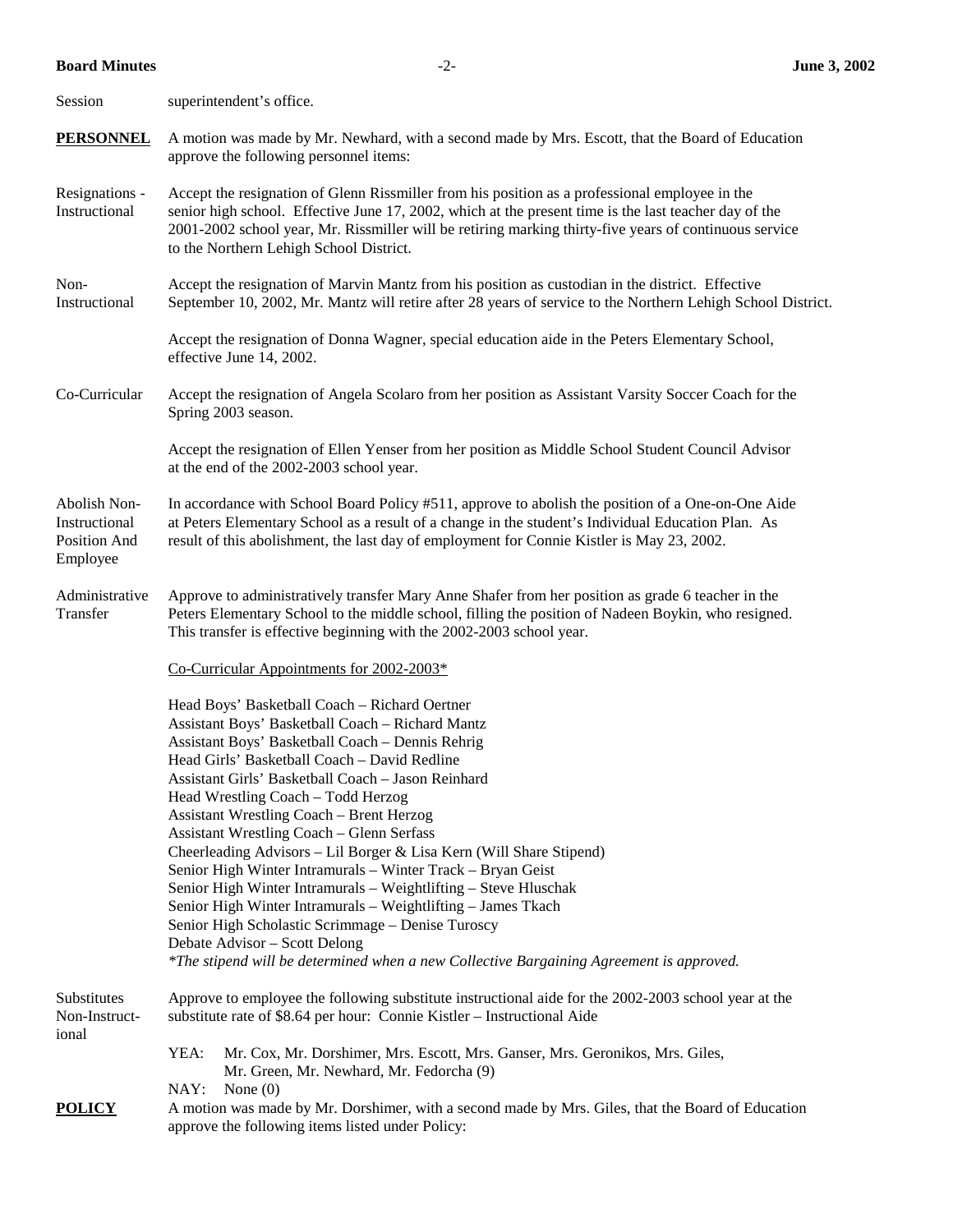**Board Minutes** -3- **June 3, 2002** 

| Conferences                                                                 | Approve the request of Bernard Rockovich to attend a PA Institute of Certified Public Accountants<br>"School District Conference" in King of Prussia on June 27, 2002. Expenses for this conference<br>include \$225.00 for registration, \$51.00 for travel for a total cost of \$276.00.                                                                                                      |  |  |  |  |  |  |  |
|-----------------------------------------------------------------------------|-------------------------------------------------------------------------------------------------------------------------------------------------------------------------------------------------------------------------------------------------------------------------------------------------------------------------------------------------------------------------------------------------|--|--|--|--|--|--|--|
|                                                                             | Approve the request of Bernard Rockovich to attend a Career Track conference in Bethlehem on June 5, 2002.<br>Expenses for this one-day seminar entitled "How to Handle People With Tack and Skill" include \$149.00 for<br>registration, \$10.00 for meals, \$30.00 for travel, for a total cost of \$189.00.                                                                                  |  |  |  |  |  |  |  |
|                                                                             | Approve the request of Michelle Raber to attend an American Heart Association conference at St. Luke's<br>Hospital in Bethlehem from June 4-6, 2002. Expenses for this conference include \$150.00 for registration and<br>will be paid for through Curriculum and Instruction funds.                                                                                                           |  |  |  |  |  |  |  |
|                                                                             | Approve the request of Suzanne Gower to attend the Commonwealth Excellence in Science Teaching Alliance<br>conference at Messiah College from July 21-24, 2002. Expenses for this annual conference include \$125.00 for<br>registration, \$45.00 for travel, for a total cost of \$170.00 and have been approved by the district's Continuing<br>Professional Education Committee.             |  |  |  |  |  |  |  |
| New Policy-<br>Policy 917<br>$1st$ Reading                                  | Approve new board policy #917 – Parent/Family Involvement, as presented after first reading.                                                                                                                                                                                                                                                                                                    |  |  |  |  |  |  |  |
| Policy 622<br>$2nd$ Reading                                                 | Approve new board policy #622 – GASB Statement 34, as presented after second reading.                                                                                                                                                                                                                                                                                                           |  |  |  |  |  |  |  |
| Attendance of<br>Non-Resident<br>Students                                   | Approve to allow a middle school and high school student, whose parents have moved from the<br>Northern Lehigh School District on May 10, 2002, to remain in attendance for the duration of this<br>school term in accordance with School Board Policy #202.                                                                                                                                    |  |  |  |  |  |  |  |
|                                                                             | Approve to allow a high school student, whose parents have recently moved from the Northern Lehigh<br>School District, to remain in attendance for the duration of this school term in accordance with School<br>Board Policy #202.                                                                                                                                                             |  |  |  |  |  |  |  |
|                                                                             | Use of Facilities Grant approval to the Slatington Lions Club to use campus grounds to host their Annual 2002 Car Show,<br>which will be held on Sunday, September 1, 2002 (rain date September 2). It is understood that they will be<br>billed for custodial services for using the grounds. It is also the responsibility of the Lions Club to provide<br>sufficient security for the event. |  |  |  |  |  |  |  |
|                                                                             | YEA: Mr. Cox, Mr. Dorshimer, Mrs. Escott, Mrs. Ganser, Mrs. Geronikos, Mrs. Giles,<br>Mr. Green, Mr. Newhard, Mr. Fedorcha (9)<br>NAY:<br>None $(0)$                                                                                                                                                                                                                                            |  |  |  |  |  |  |  |
| <b>CURRICU-</b><br><b>AND INSTRUC-</b><br><b>TION</b><br>Title I, Title VI, | A motion was made by Mr. Dorshimer, with a second made by Mr. Cox, that the Board of Education<br>approve to authorize proper officials to execute contracts for Title I, Title VI, Title II, and Drug-Free<br>Schools and Communities Acts for the 2002-2003 school year.                                                                                                                      |  |  |  |  |  |  |  |
| Title II & Drug<br>Free Schools &<br>Communities<br>Acts For 2002-03        | YEA:<br>Mr. Cox, Mr. Dorshimer, Mrs. Escott, Mrs. Ganser, Mrs. Geronikos, Mrs. Giles,<br>Mr. Green, Mr. Newhard, Mr. Fedorcha (9)<br>NAY:<br>None $(0)$                                                                                                                                                                                                                                         |  |  |  |  |  |  |  |

**FINANCIAL** A motion was made by Mr. Cox, with a second made by Mrs. Geronikos, that the Board of Education approve the following financial items:

Motion An amendment to the motion was accepted by both Mr. Cox and Mrs. Geronikos, to exclude the awarding of Amended bids for diesel fuel, unleaded gasoline, #2 grade fuel oil to be addressed at the next meeting.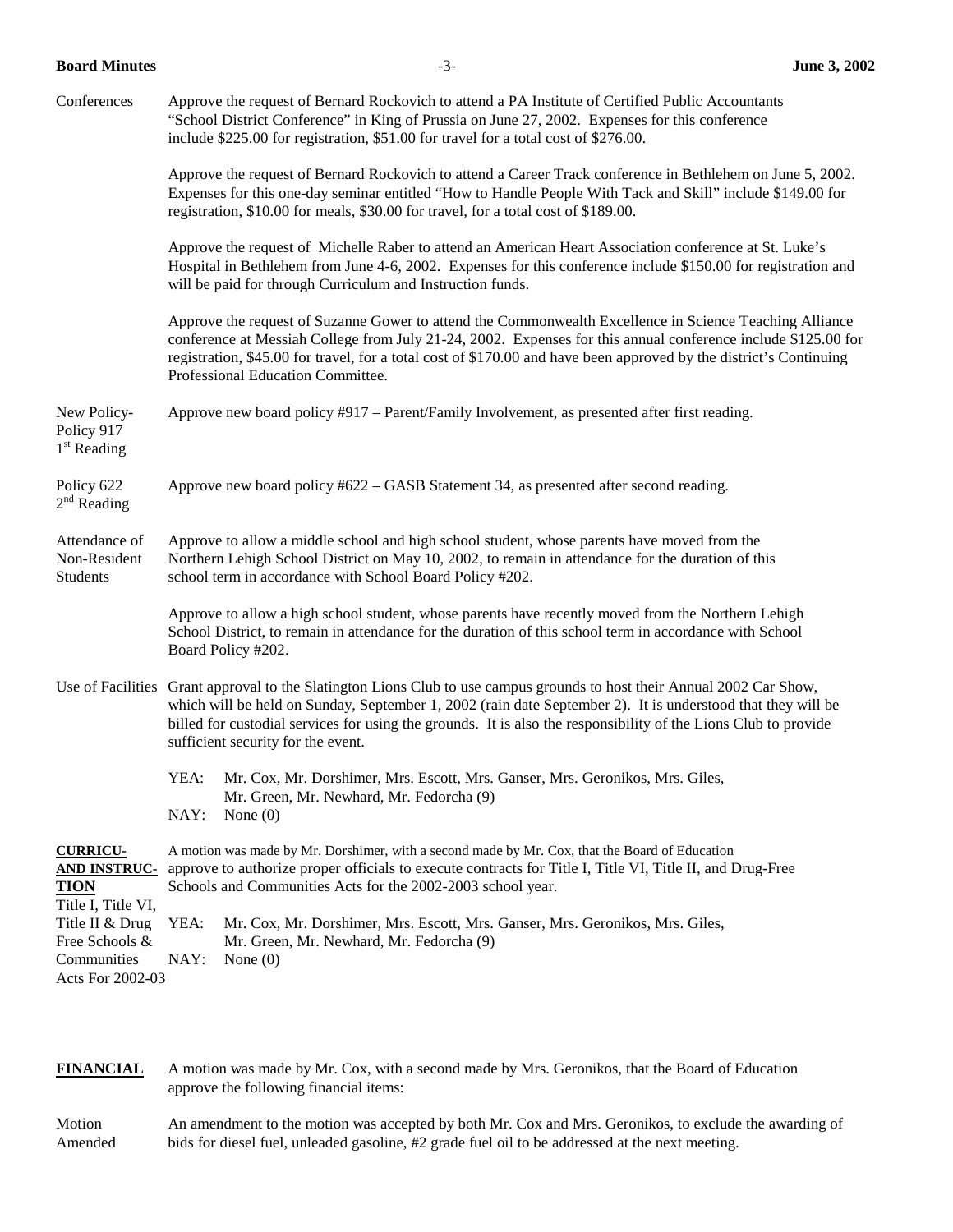## **Board Minutes** -4- **June 3, 2002**

| Construction<br><b>Account Bills</b>                         | Approve payment of bills from the Construction Account, as presented.                                                                                                                                                                                                                                                                                                                                                                                                                                                                                                                                |                                                                                                                                                                                                                                                                                                                      |  |  |  |  |
|--------------------------------------------------------------|------------------------------------------------------------------------------------------------------------------------------------------------------------------------------------------------------------------------------------------------------------------------------------------------------------------------------------------------------------------------------------------------------------------------------------------------------------------------------------------------------------------------------------------------------------------------------------------------------|----------------------------------------------------------------------------------------------------------------------------------------------------------------------------------------------------------------------------------------------------------------------------------------------------------------------|--|--|--|--|
| Extended<br>Construction<br><b>Account Bills</b>             | Approve payment of bills from the Extended Construction Account, as presented.                                                                                                                                                                                                                                                                                                                                                                                                                                                                                                                       |                                                                                                                                                                                                                                                                                                                      |  |  |  |  |
| Portfolio<br>Summary                                         | Approve the Arthurs Lestrange Cash Management Portfolio for the month of April 2002.                                                                                                                                                                                                                                                                                                                                                                                                                                                                                                                 |                                                                                                                                                                                                                                                                                                                      |  |  |  |  |
| Budgetary<br>Transfers                                       | Approve budgetary transfers as presented. (See Attachment)                                                                                                                                                                                                                                                                                                                                                                                                                                                                                                                                           |                                                                                                                                                                                                                                                                                                                      |  |  |  |  |
| Student<br>Accident<br>Insurance<br>2002-03                  | Appoint Mid-Penn Insurance Associates as the 2002-2003 Student Accident and Athletic Insurance<br>carriers. The renewal rate is \$5,460, and coverage is increased to include all interscholastic sports, band<br>and cheerleading. Voluntary school coverage is \$27 and 24-hour coverage is \$98, which is no cost<br>increase from last year.                                                                                                                                                                                                                                                     |                                                                                                                                                                                                                                                                                                                      |  |  |  |  |
| Ron Kleven-<br>hagen Tax<br><b>Collector For</b><br>2002-03  | Appoint Mr. Ronald Klevenhagen as Earned Income Tax Collector, Delinquent Earned Income Tax<br>Collector, Occupational Privilege Tax Collector, and Real Estate and Per Capita Tax Collector for the<br>2002-2003 school year. It is further recommended that proper officials be authorized to secure, on behalf<br>of the above named individual, a \$20,000 bond for the fiscal year July 1, 2002 through June 30, 2003.                                                                                                                                                                          |                                                                                                                                                                                                                                                                                                                      |  |  |  |  |
| Financial<br><b>Institutions For</b><br>2002-03              | Authorize the following financial institutions to act as approved depositories for school district funds and/<br>or temporary investments. The Northern Lehigh School Board further authorizes the following financial<br>institutions to transfer funds on deposit to any other school district or to any other bank for the credit of<br>the Northern Lehigh School District. The Board further authorizes the Business Manager and/or<br>Superintendent to enter into agreements, supplements or amendments to agreements to implement the<br>foregoing operations for the 2002-2003 school year: |                                                                                                                                                                                                                                                                                                                      |  |  |  |  |
|                                                              | <b>AllFirst Trust</b><br><b>Citizens National Bank</b><br>P.S.F.S.<br>Pennsylvania Local Government<br><b>Investment Trust</b><br>Pennsylvania School District<br>Liquid Asset Fund                                                                                                                                                                                                                                                                                                                                                                                                                  | Prudential-Bache Government<br><b>Securities Trust</b><br>Patriot Bank<br><b>First Union National Bank</b><br><b>Chase Manhattan Trust</b><br><b>Neffs National Bank</b><br>Commerce Bank of Pennsylvania                                                                                                            |  |  |  |  |
| PSBA Legal<br><b>Liability Risk</b><br>Management<br>Program | Approve the "Participation Agreement for the PSBA Insurance Trust's School Leaders' Legal Liability<br>Risk Management Program". The PSBA Trust is one option our broker of record is reviewing for our<br>school district.                                                                                                                                                                                                                                                                                                                                                                          |                                                                                                                                                                                                                                                                                                                      |  |  |  |  |
| Agreement Of<br>Sponsorship                                  | Dental Hygiene.                                                                                                                                                                                                                                                                                                                                                                                                                                                                                                                                                                                      | Approve the Agreement of Sponsorship to Attend Another Pennsylvania Community College for Felicia<br>Thomas, in accordance with the guidelines established under Policy #912. Beginning in the Fall 2002 she<br>will be a full time student at Northampton County Community College to pursue her course of study in |  |  |  |  |
|                                                              |                                                                                                                                                                                                                                                                                                                                                                                                                                                                                                                                                                                                      |                                                                                                                                                                                                                                                                                                                      |  |  |  |  |

### **FINANCIAL**  $\overline{(Con't.)}$

Renew Bonds Approve to renew the following expiring bonds for the 2002-2003 fiscal year through HRH Palley Simon For Board Associates: A \$50,000 Board Secretary Bond for the term July 1, 2002 to July 1, 2003 at an annual Secretary & premium cost of \$175.00, and a \$50,000 Board Treasurer Bond for the period July 1, 2002 to July 1 2003 Treasurer at an annual premium cost of \$269.00.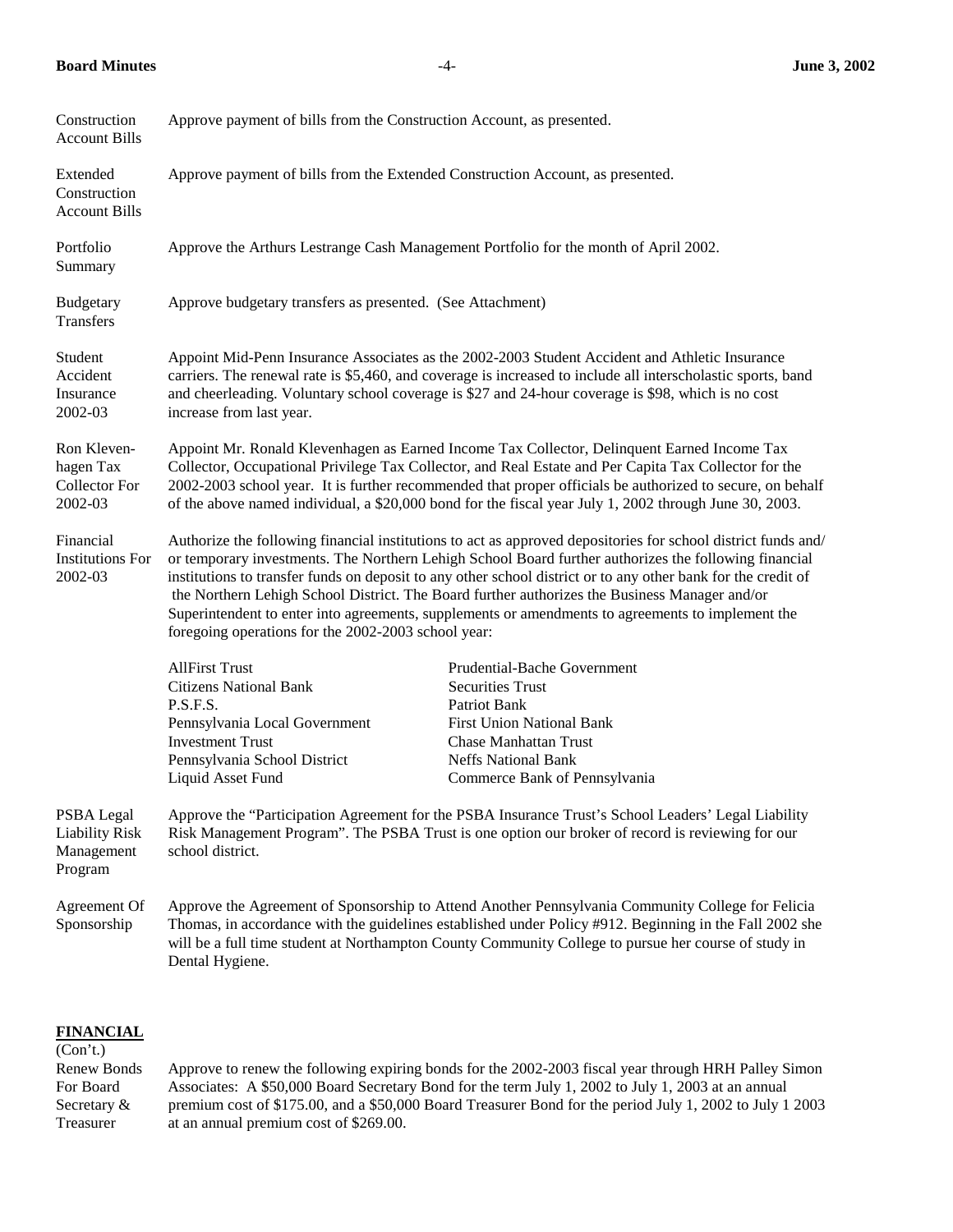|                                                                 | <b>ROLL CALL:</b>                                                                                                                                                                                                                                                                                                                                                              |  | YEA: | Mr. Cox, Mr. Dorshimer, Mrs. Escott, Mrs. Geronikos, Mrs. Giles,<br>Mr. Green, Mr. Newhard, Mr. Fedorcha (8)                                                                                                                                                                                                                                                                                                                                                                                                                                                                                                               |  |  |  |  |  |  |
|-----------------------------------------------------------------|--------------------------------------------------------------------------------------------------------------------------------------------------------------------------------------------------------------------------------------------------------------------------------------------------------------------------------------------------------------------------------|--|------|----------------------------------------------------------------------------------------------------------------------------------------------------------------------------------------------------------------------------------------------------------------------------------------------------------------------------------------------------------------------------------------------------------------------------------------------------------------------------------------------------------------------------------------------------------------------------------------------------------------------------|--|--|--|--|--|--|
|                                                                 |                                                                                                                                                                                                                                                                                                                                                                                |  | NAY: | Mrs. Ganser $(1)$                                                                                                                                                                                                                                                                                                                                                                                                                                                                                                                                                                                                          |  |  |  |  |  |  |
| <b>LEGAL</b><br>Approve Incep-<br>tion of Petition<br>To Review | A motion was made by Mrs. Geronikos, with a second made by Mrs. Escott, that the Board of<br>Education approve to authorize the inception of a petition to review in Commonwealth Court The<br>Einstein Academy Charter School and cyber schools and the Pennsylvania Department of<br>Education's failure to grant a due process hearing under the Administrative Agency Law. |  |      |                                                                                                                                                                                                                                                                                                                                                                                                                                                                                                                                                                                                                            |  |  |  |  |  |  |
| Cyber Schools                                                   | YEA:<br>Mr. Cox, Mr. Dorshimer, Mrs. Escott, Mrs. Ganser, Mrs. Geronikos, Mrs. Giles,<br>Mr. Green, Mr. Newhard, Mr. Fedorcha (9)<br>NAY:<br>None $(0)$                                                                                                                                                                                                                        |  |      |                                                                                                                                                                                                                                                                                                                                                                                                                                                                                                                                                                                                                            |  |  |  |  |  |  |
| <b>DENCE</b>                                                    | <b>CORRESPON-</b> All Board members received a copy of the minutes of the Carbon Lehigh Intermediate Unit Board of<br>Directors meeting held on April 15, 2002 and a copy of the minutes of the Washington Township<br>Board of Supervisors meeting held on April 9, 2002.                                                                                                     |  |      |                                                                                                                                                                                                                                                                                                                                                                                                                                                                                                                                                                                                                            |  |  |  |  |  |  |
| <b>RECOGNIT-</b><br><b>ION OF</b><br><b>GUESTS</b>              | Steven Bandzi – Washington Township – Wanted to know if anything wad decided on with regard to<br>the principal position at the senior high school. He asked if there is money appropriated to hire someone<br>outside the district?                                                                                                                                           |  |      |                                                                                                                                                                                                                                                                                                                                                                                                                                                                                                                                                                                                                            |  |  |  |  |  |  |
| <b>RECESS</b>                                                   | President Fedorcha called for a short recess at 8:30 p.m. The board reconvened at 8:40 p.m.                                                                                                                                                                                                                                                                                    |  |      |                                                                                                                                                                                                                                                                                                                                                                                                                                                                                                                                                                                                                            |  |  |  |  |  |  |
| <b>BUDGET</b><br><b>DISCUSSION</b>                              | Dr. Sham informed board members that after the meeting is concluded the administration needs to<br>know exactly what cuts the board is expecting from the prioritized list of possible cuts that were<br>distributed to them in order to prepare a final budget for adoption at the next school board meeting.                                                                 |  |      |                                                                                                                                                                                                                                                                                                                                                                                                                                                                                                                                                                                                                            |  |  |  |  |  |  |
|                                                                 | Mr. Rockovich gave a brief update as to where the district is with regard to the preliminary budget to date.                                                                                                                                                                                                                                                                   |  |      |                                                                                                                                                                                                                                                                                                                                                                                                                                                                                                                                                                                                                            |  |  |  |  |  |  |
|                                                                 | President Fedorcha suggested that the board should review, one by one, the prioritized list given to<br>them by the administration and direct whether each item should be cut or should not be cut. This<br>should give the administration some direction with the understanding that changes could still be made<br>at the next meeting.                                      |  |      |                                                                                                                                                                                                                                                                                                                                                                                                                                                                                                                                                                                                                            |  |  |  |  |  |  |
| 3 Mill Increase                                                 | A motion was made by Mr. Cox that the Board of Education adopt a 2.5 mill increase, with an<br>additional one half mill to be taken out of the district's current fund balance, and any additional<br>money that comes into the district from the Commonwealth of Pennsylvania be held, not spent, and<br>put directly into the budget next year as a line item.               |  |      |                                                                                                                                                                                                                                                                                                                                                                                                                                                                                                                                                                                                                            |  |  |  |  |  |  |
|                                                                 | Motion failed for lack of second.                                                                                                                                                                                                                                                                                                                                              |  |      |                                                                                                                                                                                                                                                                                                                                                                                                                                                                                                                                                                                                                            |  |  |  |  |  |  |
|                                                                 | President Fedorcha proceeded through the prioritized budget cuts, item by item, asking for each board<br>member to vote on each item. Item #1 (teacher retirement and replacement) and #2 (playground<br>equipment) have already been eliminated from the budget.                                                                                                              |  |      |                                                                                                                                                                                                                                                                                                                                                                                                                                                                                                                                                                                                                            |  |  |  |  |  |  |
| <b>BUDGET</b><br><b>DISCUSSION</b><br>(Con't.)                  | of \$58,420.00.                                                                                                                                                                                                                                                                                                                                                                |  |      | President Fedorcha continued working down the prioritized list:<br>Item #3 - President Fedorcha asked which members were in favor of keeping Edunet in the budget.<br>All board members were in favor of keeping Edunet for the 2002-2003 school, with potential savings<br>Item #4 – Remove all field trips from the budget. A roll call vote was taken as follows: Board<br>Members In Favor - Mr. Dorshimer, Mr. Green, Mr. Newhard, Mr. Cox (4). Board Members Not In<br>Favor - Mrs. Escott, Mrs. Ganser, Mrs. Geronikos, Mrs. Giles, Mr. Fedorcha (5). Field trips have<br>been recommended to remain in the budget. |  |  |  |  |  |  |
|                                                                 | Item #5 – Remove \$75,000 worth of textbooks from the budget. A roll call vote was taken as follows:<br>Members In Favor – Mrs. Ganser, Mr. Green, Mr. Newhard, Mr. Cox, Mr. Dorshimer, Mrs. Escott (6).                                                                                                                                                                       |  |      |                                                                                                                                                                                                                                                                                                                                                                                                                                                                                                                                                                                                                            |  |  |  |  |  |  |

Members In Favor – Mrs. Ganser, Mr. Green, Mr. Newhard, Mr. Cox, Mr. Dorshimer, Mrs. Escott (6). Board Members Not In Favor – Mrs. Geronikos, Mrs. Giles, Mr. Fedorcha (3). Textbooks have been recommended for removal from the budget.